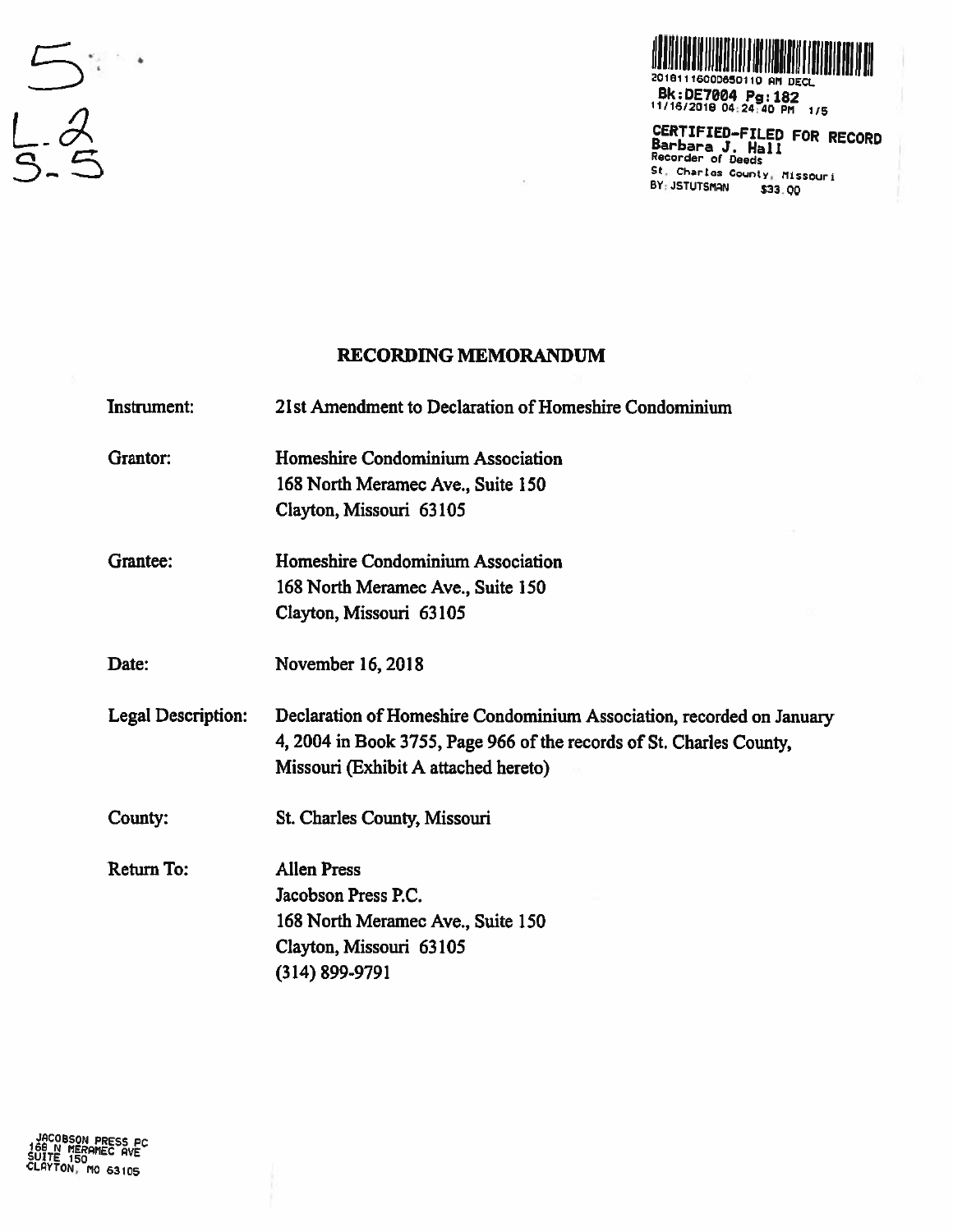

## EXHIBIT A HOMESHIRE CONDOMINIUM LEGAL DESCRIPTION

<sup>A</sup> tract of land being in Fractional Section 29, Township <sup>47</sup> North, Range <sup>2</sup> East of the Fifth Principal Meridian, St. Charles County, Missouri, and being more particularly described as follows:

Beginning at the Northwest corner of Parcel One conveye<sup>d</sup> to Oakley Lane L.L.C. as recorded in Deed Book 2958, Page 774, said corner also being the Southwest corner of property conveyed to Roy R. and Madonna 3. Thoele, as recorded in Deed Book 1025, Page <sup>676</sup> of St. Charles County Records, thence South 86 degrees 17 minutes <sup>22</sup> seconds East 900.50 feet to the Southeast property corner of Lot 3 of Schmucker Subdivision Block Two <sup>a</sup> subdivision according to the <sup>p</sup>lat recorded in Plat Book 5, page <sup>15</sup> of said records; thence South 00 degrees 33 minutes 10 seconds East 380.77 feet; thence South <sup>89</sup> degrees <sup>31</sup> minutes <sup>00</sup> seconds West 896.63 feet; thence along the East line of Oakley Lane (50 foot wide, private drive), North 00 degrees 43 minutes 48 seconds West 446.62 feet to the POINT OF BEGINNING, containing 8.521 acres, more or less as per survey by Bax Engineering during April, 2002.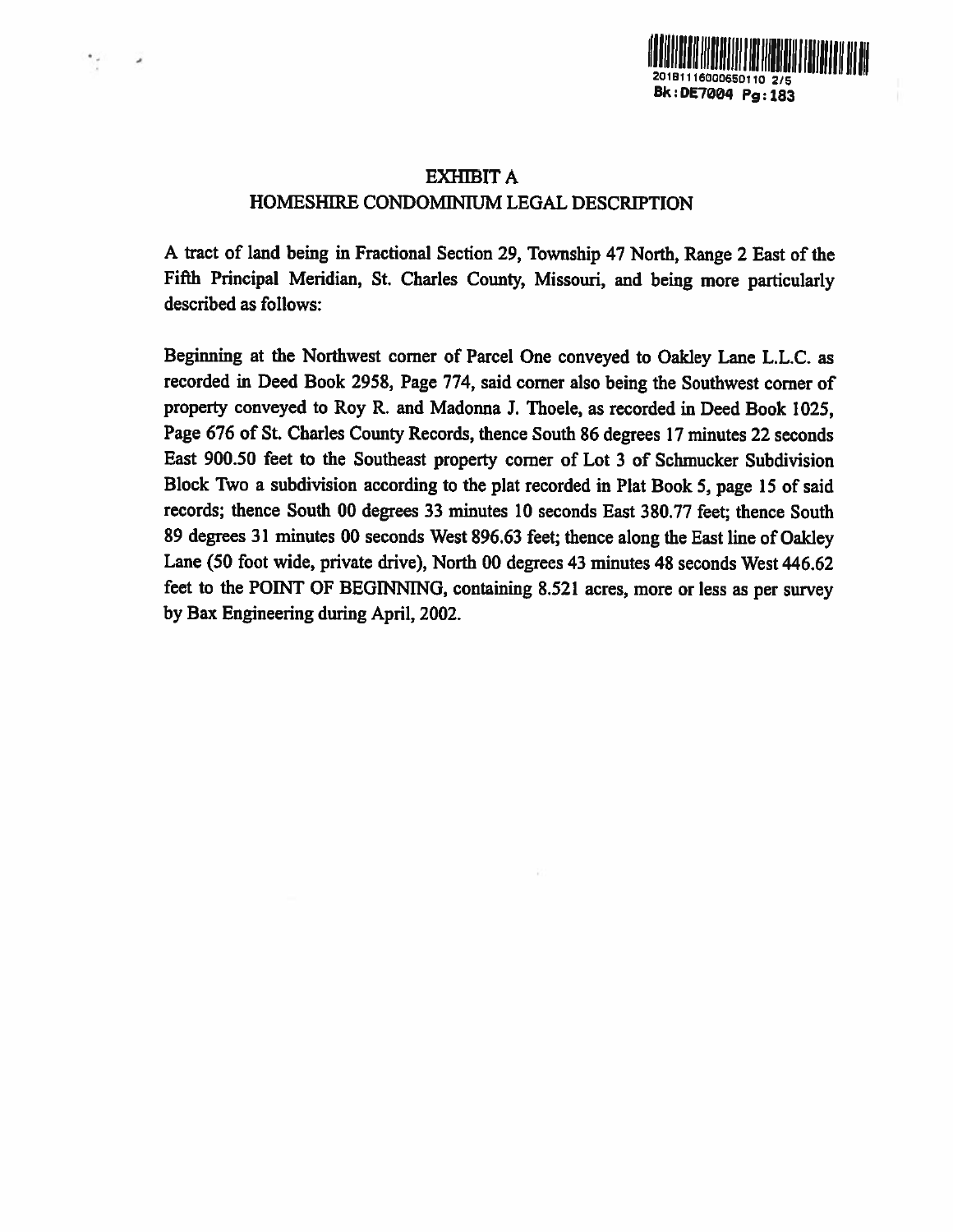

## TWENTY-FIRST AMENDMENT TO DECLARATION OF HOMESHIRE CONDOMINIUM

THIS TWENTY-FIRST AMENDMENT TO DECLARATION OF HOMESHIRE CONDOMINIUM ("Amendment") is made as of the  $24<sup>th</sup>$  day of  $\sqrt{2}$ -pleurber, 2018, by Homeshire Condominium Association, Inc., (Grantor and Grantee for indexing purposes only, hereinafter referred to as the "Association").

 $\bullet$  .

## **RECITALS**

WHEREAS. Homeshire Condominium has been created subject to the Missouri Uniform Condominium Act, Sections 448.1-101. et seq., RSMo. by virtue of the Declaration of Homeshire Condominium, as recorded on January 4. 2004 in Book 3755, Page <sup>966</sup> of the records of St. Charles County. Missouri as amended (collectively, the "Declaration") subjecting the real estate described therein to the terms and conditions set forth in the Declaration; and

'WHEREAS, the defined terms used herein will have the same meaning as stated in the Declaration; and

WHEREAS, the Association is authorized to amend the Declaration as provided under Section 14.1 of the Declaration "with or without <sup>a</sup> meeting by vote or agreemen<sup>t</sup> of the Owners of Units to which at least sixty-seven percen<sup>t</sup> (67%) of the votes in the Association are allocated;" and

WHEREAS, at least 67% of the Members approved this Amendment and authorized its recording as affirmed by the signatures attached hereto; and

WHEREAS, this Amendment has been prepare<sup>d</sup> and determined by the Association and the Members who have approved this Amendment to be reasonable and not burdensome; and

WHEREAS, it is the intent that the terms of this Amendment shall only amend Section 3.7 and all other provisions and/or terms of the Declaration shall be unchanged and remain in full force and effect; and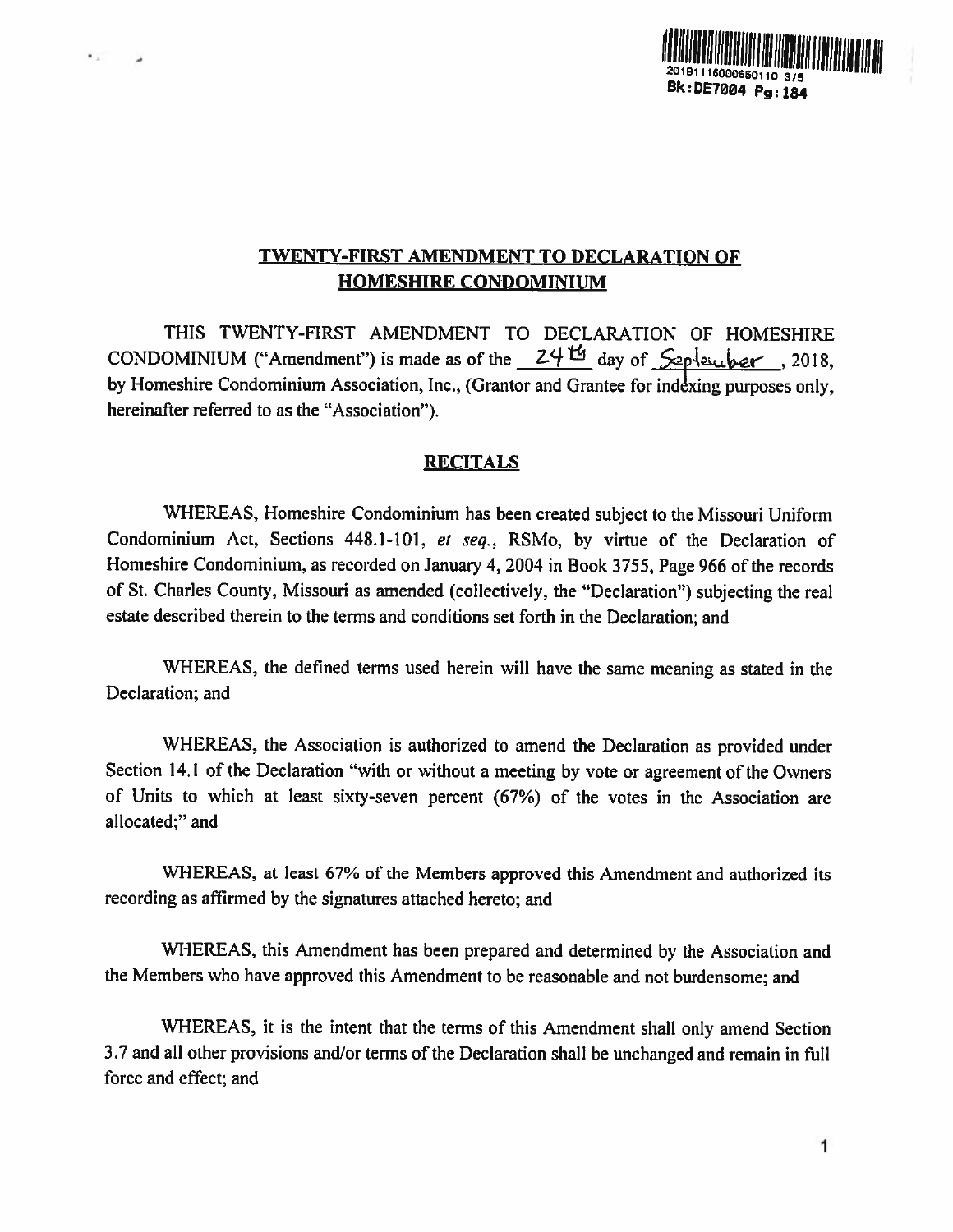

'WHEREAS this Amendment will be deemed effective on the date it is recorded with the St. Charles County Missouri Recorder of Deeds.

NOW THEREFORE, the Board of Directors of the Association has approved the following:

 $\bullet$ .

- 1. By this reference, the foregoing Recitals are incorporated into this Amendment as if more fully set forth herein;
- 2. Section 3.7 of the Declaration is hereby amended to remove the <sup>p</sup>hrase "except that no Owner may erect any fence or wall, or row of shrubs or trees to function as <sup>a</sup> fence" such that Article 3.7, as amended, provides in its entirety that:

3.7 Alterations. No Owner shall make any alteration to the Common Elements or the exterior of his Unit or LCEs or <sup>p</sup>lace any improvements upon the Common Elements without first obtaining approval of the Board. Each Owner shall maintain, repair and replace, at his own expense any alteration, decoration, addition, removal or change made by the Owner outside his Unit, whether or not approva<sup>l</sup> therefore was properly obtained. An Owner may make any additions, alterations, modifications or improvements to the interior of his Unit that do not impair the structural integrity or mechanical systems or lessen the suppor<sup>t</sup> of any portion of his Unit or building in which the Unit is located.

REMATNDER OF PAGE INTENTIONALLY LEFT BLANK